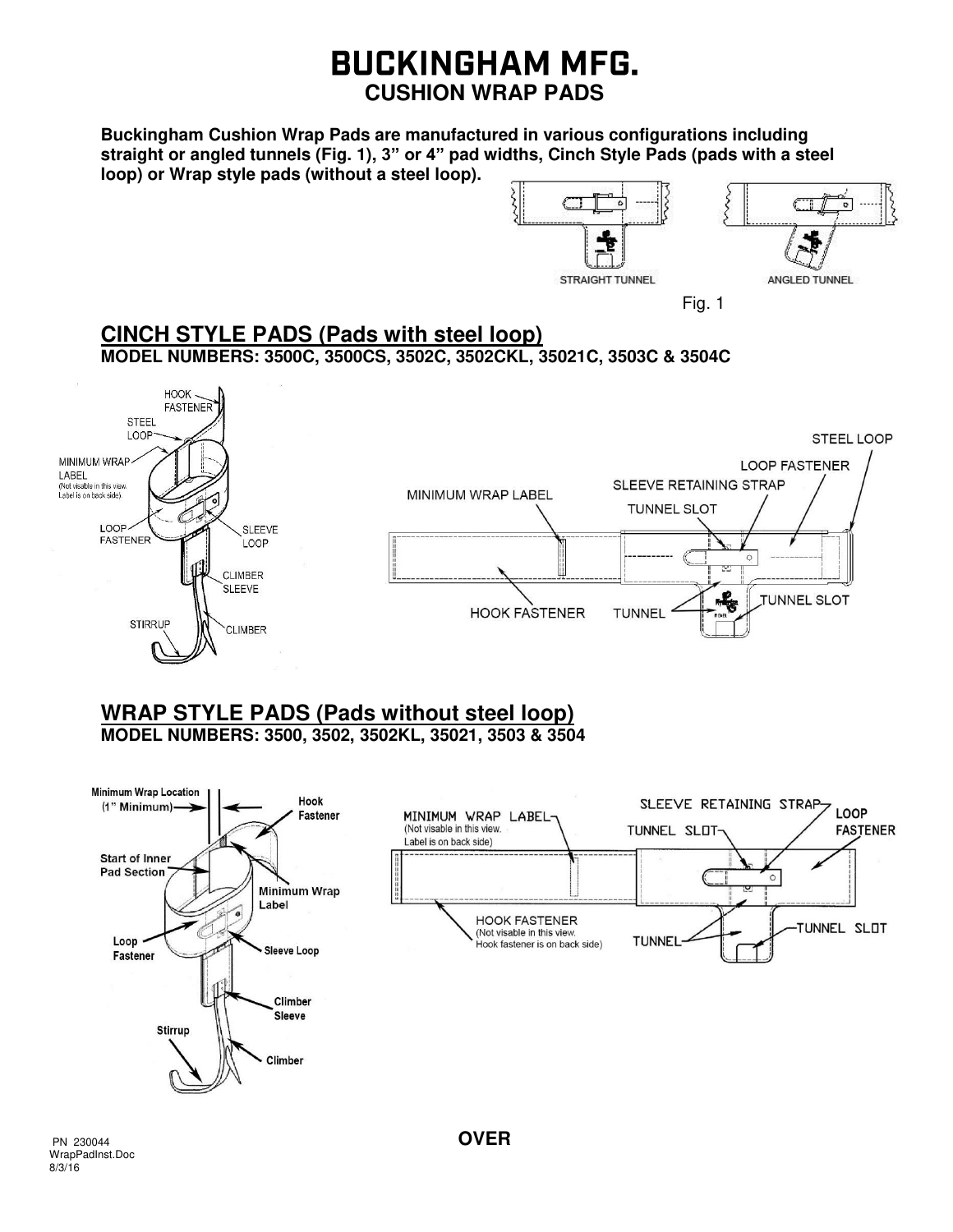#### **Assembling pad to climber**

- 1. Squeeze the pad so the tunnel protrudes outward, away from the pad.
- 2. Push the sleeve (attached to climber) from the bottom upward until the sleeve loop is exposed in the tunnel slot.
- 3. To ease weaving the sleeve retaining strap under the sleeve loop, first slide a piece of paper through the sleeve loop. Then slide the sleeve retaining strap under the sleeve loop. The paper will prevent the hook fastener on the strap from catching on the loop fastener of the pad. Pull paper and sleeve retaining strap through the sleeve loop together.
- 4. Remove the paper, attach the hook and loop fastener strap to the pad and you are now ready to attach pad to leg.

### **Attaching Cinch Style Pad to leg.**

- 1. Place foot on the stirrup of the climber. The padded, leather portion of the pad should be toward the inside of the leg.
- 2. Adjust the length of the climber using the adjustable climber sleeve so that the top of pad is 1/2" below the projecting knee bone (Fig. 2).
- 3. To secure the pad to the leg, begin by threading the free end of the pad through the steel loop (Fig. 3).
- 4. Continue to pull the end of the pad through the steel loop until the pad is snug to the leg. Always ensure that the MINIMUM WRAP LABEL has been pulled completely through the steel loop (Fig. 4 and Fig. 5). Wrap the free end around the pad, adhering the hook fastener to the loop fastener on the body of the pad (Fig. 5). This ensures a proper wrap. Failure to do so may cause release, resulting in serious injury or death.

 Note: Do not use product if the minimum wrap label does not properly protrude through the steel loop as instructed above. Contact Buckingham Mfg. for alternate option.





Fig. 2